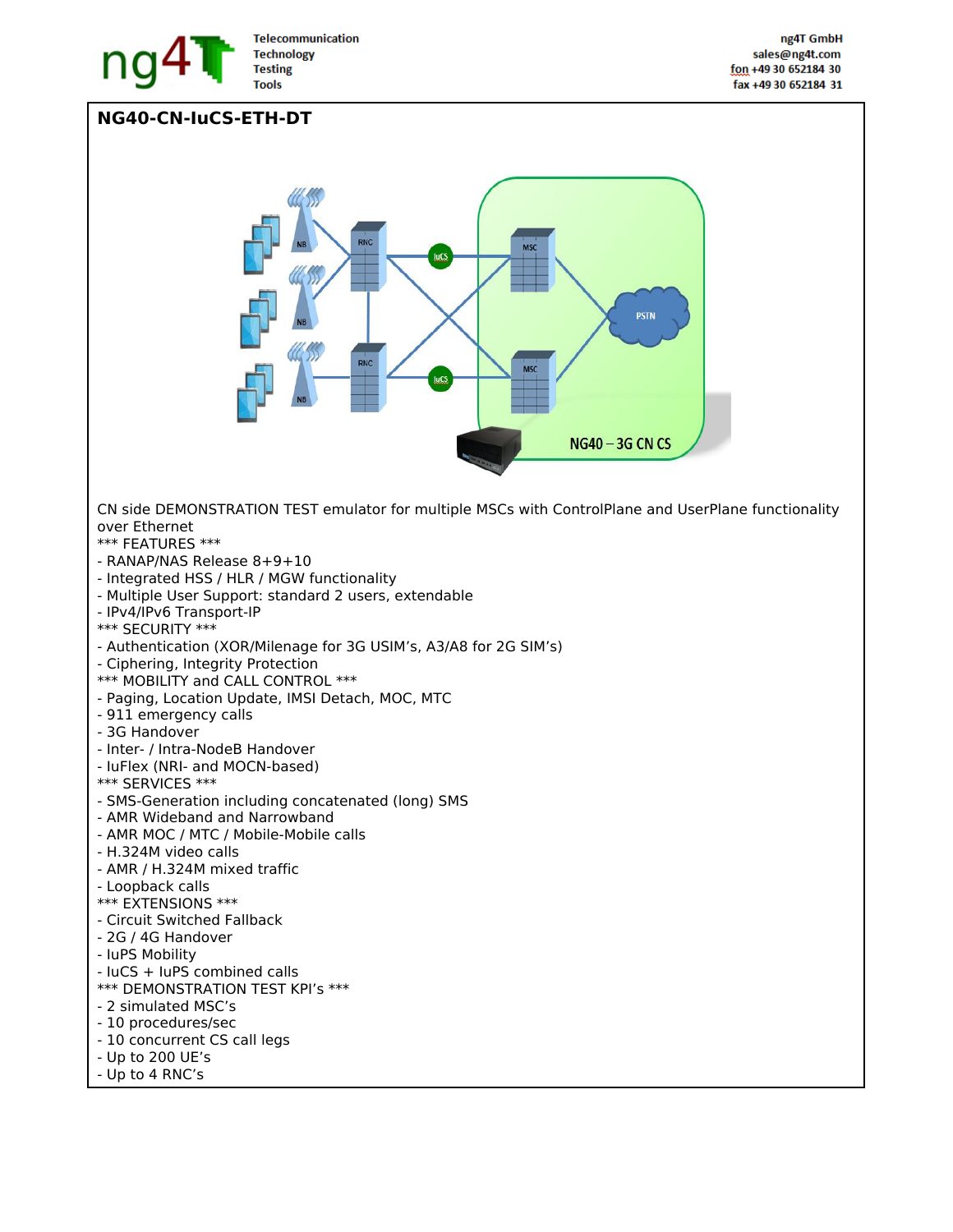

## **NG40-CN-IuCS-ETH-FT**